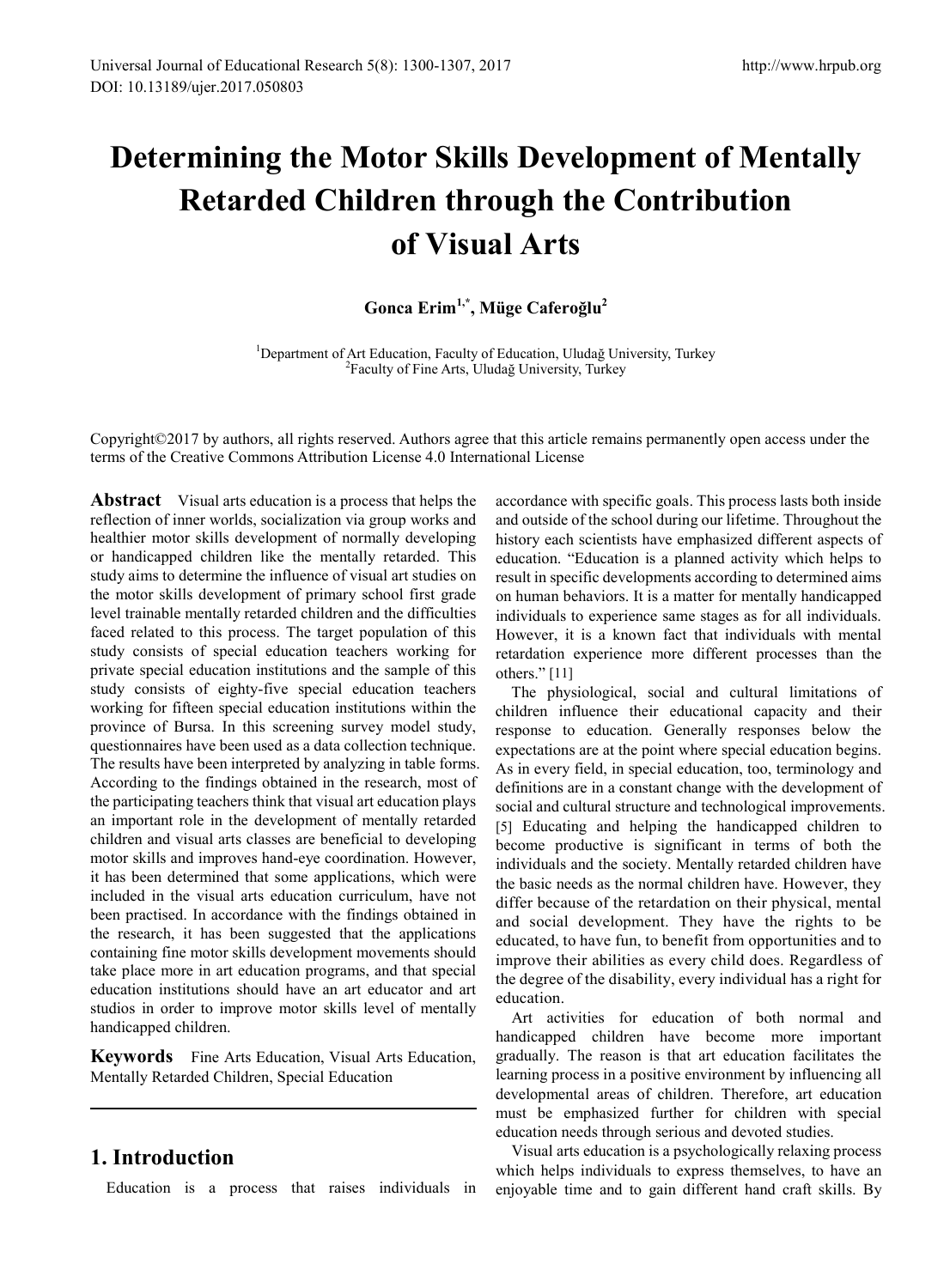enriching children's personality, this educational process facilitates behavioral development via social and aesthetic attainments. Visual arts lesson plays an important role for mentally retarded children as it allows them to express their different feelings. Individuals who improve their behavioral language become more tolerant and understanding of themselves and other individuals, succeed in becoming more productive and skilled individuals and have a better opportunity at fulfilling their potential. They can adapt to their own environment positively and enjoy their lives. Accordingly, it is a point of agreement among educators that art education plays an essential role in the process of self-realization, creativity and personal development.

This research consists of findings that have been obtained from the master's degree thesis study prepared by Research Assistant Müge (Aksu) Caferoğlu and consulted by Assistant Professor Dr. Gonca Erim, "Contribution of Visual Arts Education on Motor Skills Development of Mentally Retarded Children", related to the opinions of special education teachers in terms of the influence of art studies on motor skills development of mentally retarded children.

Based on the necessity of visual art education for all disabled or non-disabled individuals, this study has been carried out to emphasize the importance of visual arts education on special education. In this research, the techniques of visual arts lesson and studies of the program have been analyzed in accordance with the opinions of special education teachers.

#### **1.1. General Overview of Special Education around the World and in Our Country**

Special education indicates "an education given by considering the needs of teenagers or disabled children who are not found suitable to be educated at any stages of normal education system".[2] Special education is generally preferred when the educational needs of the individual cannot be fulfilled by normal classes or schools related to their retardation type and degree. Special education can be given at rehabilitation centers apart from schools as well as special education classes of normal schools where handicapped children are educated alongside with students of at the same age without disabilities. Special education field has been supported by both governmental and private special education institutions.

General overviews show that each country determines its own aims in accordance with its own needs and tries to develop strategies to achieve its goals. In many developed countries, most of the children with mental retardation are educated in special classes in their neighborhood. In these countries mentally retarded children have the opportunity to be in the same class with their peers for some non-academic subjects. Many studies have proved that mentally retarded children in inclusive classes are more successful in terms of academic improvement and develop better interpersonal skills. [1]

In many non-European countries new practices in special education field have been used recently. Special education teachers and experts have started to provide on-the-job training activities, consultancy services and support programs for the families by sharing their knowledge and experiences with the administrative and academic staff of normal educational schools in their regions.

According to the analysis of our country, Turkey, special education services for children with a lesser degree of mental retardation have been carried out mostly in special classrooms, while services for "moderate" mentally retarded individuals have been carried in private day-time schools. Apart from private institutions, governmental schools or centers, universities and voluntary associations have been providing those services as well. Accordingly, which institution each child will be sent to and which program each child will attend are determined by the experts. [3]

It should be never forgotten that mentally retarded individuals are in need of education as other healthy individuals in the society, and when the opportunity is provided they can improve themselves to become socially beneficial individuals. It is the duty of the society to help these individuals to benefit from an education that is suitable for their disabilities during the reintegration process.

#### **1.2. Art Education for Mentally Retarded Children**

Art education can be defined as a visual thinking education process. Language is the basic need to express what we think. It is a clear example of this need that centuries ago drawings were used by cave dwellers as well as a speaking language and supporting it with colors and other things as tools of communication. Individuals have always been in the need for a second language to express their feelings and opinions. The main purpose of fine arts education in our time is to construct a language via artistic ways such as drawings, color, etc. [4] Art is an expression tool which exists in our Daily life, and with its communicational functions, it has made a huge contribution to the improvement of the societies.

Visual art education is a process which helps children, normally developed and mentally retarded alike, to socialize via group works, to express their own inner worlds and to develop healthy motor skills. Throughout human history art has played an important role at any developmental stage and still carries this importance. Focusing on the first cave dwellers' lifestyle, it can be observed that mankind tried to express itself via colors and various symbols before using verbal communication. Especially mentally retarded children with difficulties in their daily life social skills can use visual arts education as a tool to express their inner worlds.

Educating children in special classrooms can be problematic in many aspects. Visual arts teachers may not be ready to educate children with special needs or special class teachers might be responsible for the instruction. Art teachers working in special education institutions must be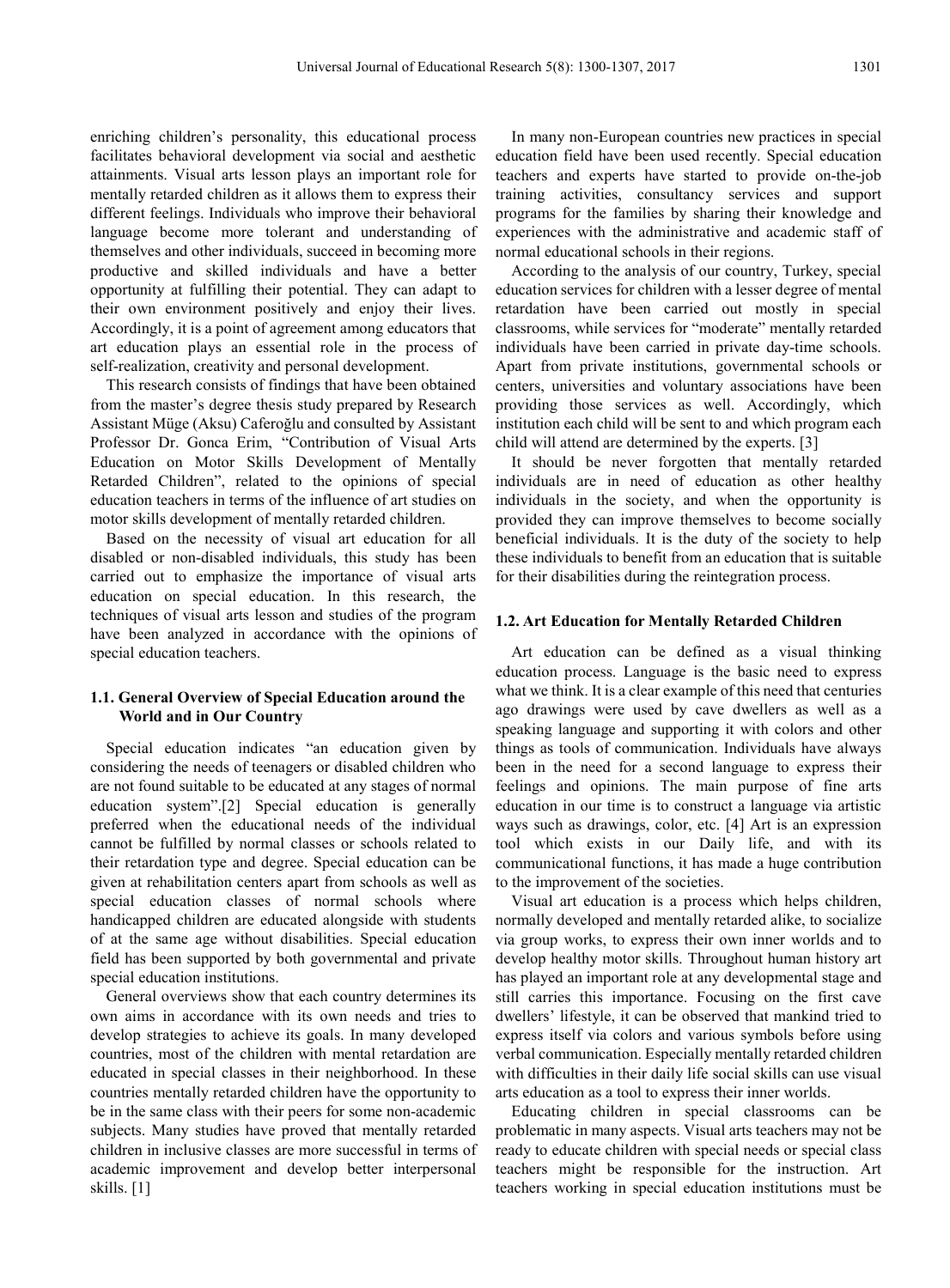experienced in this field. Art teachers need to determine their weaknesses related to the field, construct a perspective for recognition, develop teaching methods and try to teach these to mentally retarded children. [10] When art teachers are more qualified and experienced on the field, their education will be more effective for mentally retarded children.

Art materials result in beneficial outcomes for mentally retarded children in terms of coordinated use of their hands and eyes simultaneously. Different materials and methods affect the developmental processes of children and increase their interest for art lessons. Since techniques and methods taught by working with different materials help children link their physical and personal features, children find opportunities to express themselves in a better way. Art teachers need to be aware of all the materials. Education via artistic activities may be more beneficial and attractive for developmental processes of children.

The activities may make use of paints, paintbrushes, paper, cardboard, clay and even recycled materials. The paintings created by children with crayons and coloring pencils will improve once the children learn how to hold a brush and paint with watercolor. The activities should consist of the coloring of delineated shapes without any free style coloring and should include instructions. Making appropriate use of the inductive method renders these activities both more efficient and permanent.

Benefits of art education in terms of developmental fields can be listed as:

- a) Physical development; helps to improve fine and gross motor coordination and supports hand – eye coordination development. "Education activities need to be organized in order to improve fine and gross motor skills of children and this process needs to be supported by drawing, painting and simple three dimensional works in a free atmosphere by using materials like primarily blunt pencils, crayons, fine and coarse brushes, etc.". [6]
- b) Cognitive development; generally helps to learn notions, improve mathematical and problem solving skills and develop aesthetical and artistic skills.[8] "Art education is closely related to mental functioning, ability and creativity development processes of children. Cognitive process, based on the senses and sensations, is in need of positive stimulus to improve and direct the functioning of sensations. As the development on physical competence depends on the process and the interaction turns into behaviors via stimuli, the mental development needs effective stimuli, too." [6]
- c) Language development; the receiver and the source help to support language development and to name the art related concepts.
- d) Art education on social development field; helps to improve and support skills such as sharing, collaboration, cooperatively planning, verbal communication and group adaptation.[8] "A completed education occurs only when individuals reach a healthy

and improved personality, get qualified with creative power and be able to keep up with the changing world conditions." .[6]

e) As for the emotional development field, art education helps individuals to be aware of their emotions and express themselves and to develop self-esteem and reliability.

Visual arts education is an education process which helps individuals to develop self-expression, enriches their personalities and provides behavioral improvement via social and aesthetic acquisitions. Visual arts education is vital for the self-expressions of mentally retarded children.

#### **1.3. Motor Development of Mentally Retarded Children**

In the field of human development terminology the word 'motor' is used to refer 'action'. The developmental process begins physically while the individuals are still in the womb and continues rapidly after birth. While some of the actions in the developmental process turns into reflexes and lasts the entire lifetime, some actions turns into motor skills with the help of using organs consciously. However, standing on one foot or cutting paper are the actions performed by using the organs consciously and considered as 'psychomotor development'. [9] Motor development process is vital for the development of children and lasts their entire lifetime.

Mentally retarded children have some incompetency with their motor developmental process as with other developmental processes. Motor development improves with physical development and growth. Physical growth and development of mentally retarded children are slower compared to their peers depending on different factors and affects their fine and gross motor hand-eye coordination. [12] Since the first days of their lives, mentally retarded children experience retardations on their motor development processes as a result of their weak muscles.

Being aware of children's motor development levels is important in terms of their education. Abilities and skills of children are important factors on acquiring skills during the motor development process. Perceptual motor skills and readiness help to acquire and develop skills concepts. As in other developmental periods, age determination in accordance with the periods is also universal in motor development. Each individual has her own way of thinking, moving, feeling, speaking and understanding.

Compared to children of their age, mentally retarded children are less skilled in some areas "especially like balance, action and hand crafts. Researches prove that compared to children of their age, mentally retarded children experience hearing and vision disorders more often. All these health problems may occur related to genetic or environmental factors". [7] Activities related to motor development make huge contribution to not only the physical development processes of children, but also the social and emotional development processes. All the art activities are as vital as other academic subjects. With the help of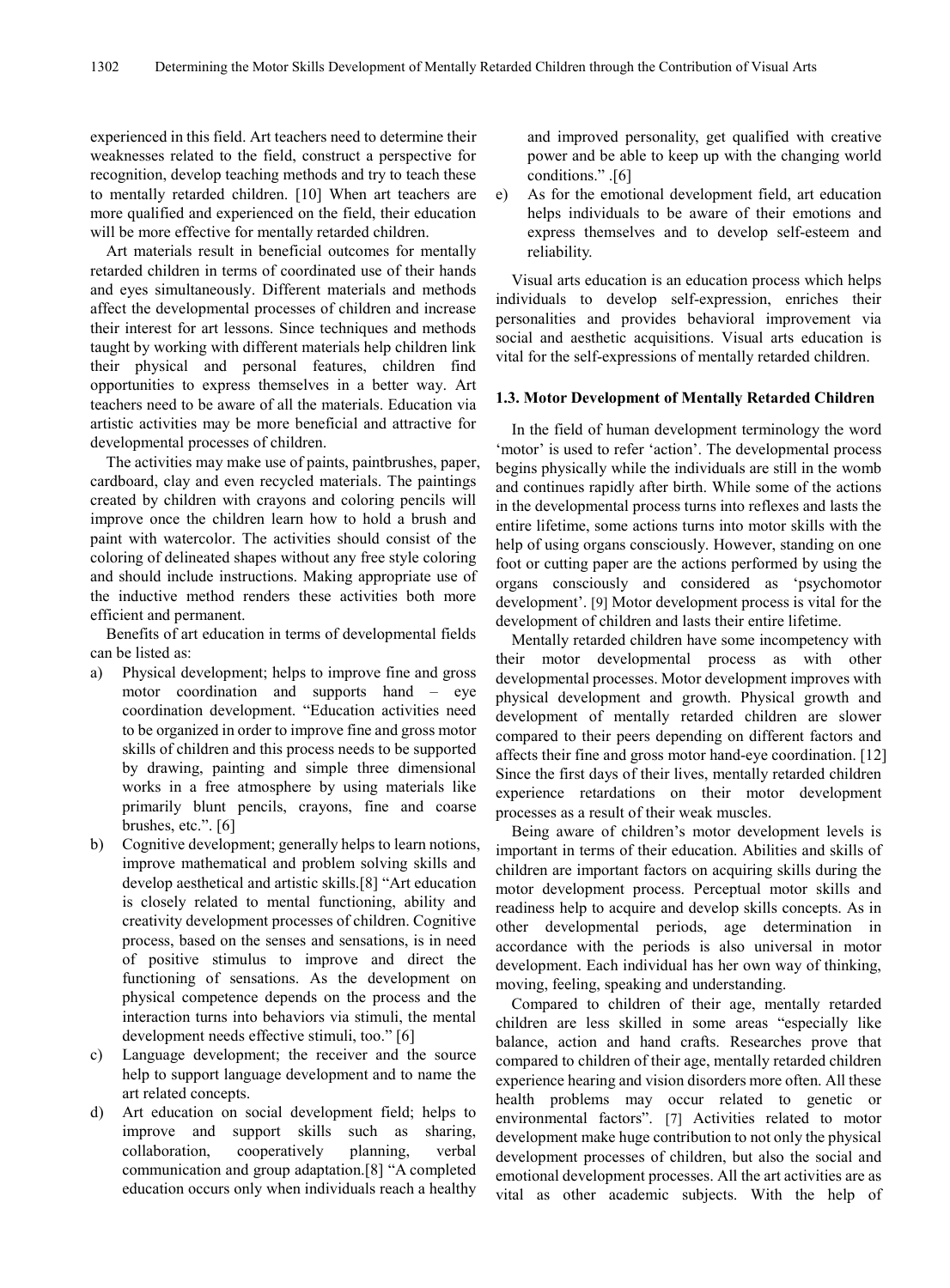psychomotor activities, children identify their own body and realize their abilities and limitedness. While the activities and programs are prepared by the experts, all the developmental features and individual differences of children should be considered and exclusive programs should be designed.

## **2. Aim and Importance of the Study**

This study aims to find out the effects of visual art education of primary level first grader trainable mentally retarded children on motor skills development and the difficulties that are faced during the process "The term 'trainable' in this context means that the children in this group could acquire basic academic skills such as reading, writing and maths. The children show a close-to-normal development in their physical features and motor skills. However, their interest and attention span is short and limited. They are able to have social interactions but the difficulty they have in following social norms might create problems at home and in school. There are inadequacies in their understanding of oral guidance, concepts and stillness." [2] The cognitive development of mentally handicapped individuals in this group is similar to their peers; however, they follow the same developmental stages at a slower pace. The pace varies with the individual's handicap. In line with this objective, this research contains the views and suggestions of special education teachers related to the skills needed to be acquired and difficulties faced while practicing activities in visual arts lessons.

This study is important in terms of determining the effect of visual arts education activities prepared for trainable mentally retarded children on social behavior acquisition and motor development processes. This study is considered to be important in terms of determining the activities to be practiced on hand craft development of mentally retarded children, making suggestions to special education teachers in this field and emphasizing the importance of visual arts education in the special education process.

#### **3. Methods**

In this study, which aims to analyze the effects of visual art education of primary level first grader trainable mentally retarded children on motor skills development the screening survey model has been used. For the screening process, questionnaires have been prepared and special education teachers' opinions have been recorded. Data collected by the literature review have been analyzed and interpreted.

In this study, a 33-question questionnaire has been administered to 85 special education teachers working in 13 private and 2 public special education institutions located in the 3 central neighborhoods of Bursa, namely Nilüfer, Osmangazi and Yıldırım, in order to evaluate the impact of visual arts education on the motor skills development of trainable mentally retarded students. The questionnaire has been sent to school principals by the Bursa Provincial Directorate of National Education with a formal permission letter.

In order to determine the validity of the questionnaire's content and given that the reviewed literature did not yield a sample, the questionnaire has been reviewed by the thesis advisor and expert educators before its administration. The questionnaire has been revised with this input to ensure that the questions are clear and understandable and yield the necessary information.

The form starts with personal questions for the respondents, which allow for the collection of data on gender, education status, experience and specialty. Questions 1 through 6 reflect the attitude of and physical conditions in the educational institution regarding visual arts classes. Questions 7 through 14 reflect the teachers' views regarding visual arts classes. Questions 15 through 20 aim to determine the status of mentally handicapped students in the visual arts class, while questions 21 through 31 focus on the teachers' methods for the class. The  $32<sup>nd</sup>$  question aims to determine the impact of visual arts activities on the motor skills development of the mentally handicapped students, as well as the activities that are deemed the most and the least effective by the teachers. The last and  $33<sup>rd</sup>$  question aims to determine the difficulties faced by children during the activities, as well as the teachers' views on the most and least difficult activities.

This article aims to assess the impact of visual arts activities on the motor skills development of mentally handicapped children. In this regard, the analysis, graphs and interpretation of the  $32<sup>nd</sup>$  question, out of 33 questions under 14 headings, sets the framework for the article. As mentioned before, Kulaksızoğlu and Günaydın carried out research on the impact of visual arts education on the physical, cognitive, social and linguistic development of mentally handicapped children. This previous research has been used to determine the techniques of the  $32<sup>nd</sup>$  question which includes 14 items. In the next stage, the data obtained by the questionnaire have been analyzed and summarized in frequency and percentage with tables and interpretation.

## **4. Findings**

In the study, in order to determine the teachers opinions related to effects of the practices used in visual arts lessons on mentally retarded children, frequency (f) and percentage (%) distributions have been listed in Table 1. Apart from this, the findings related to each resolution as (%) distribution and the interpretations of these findings have been provided.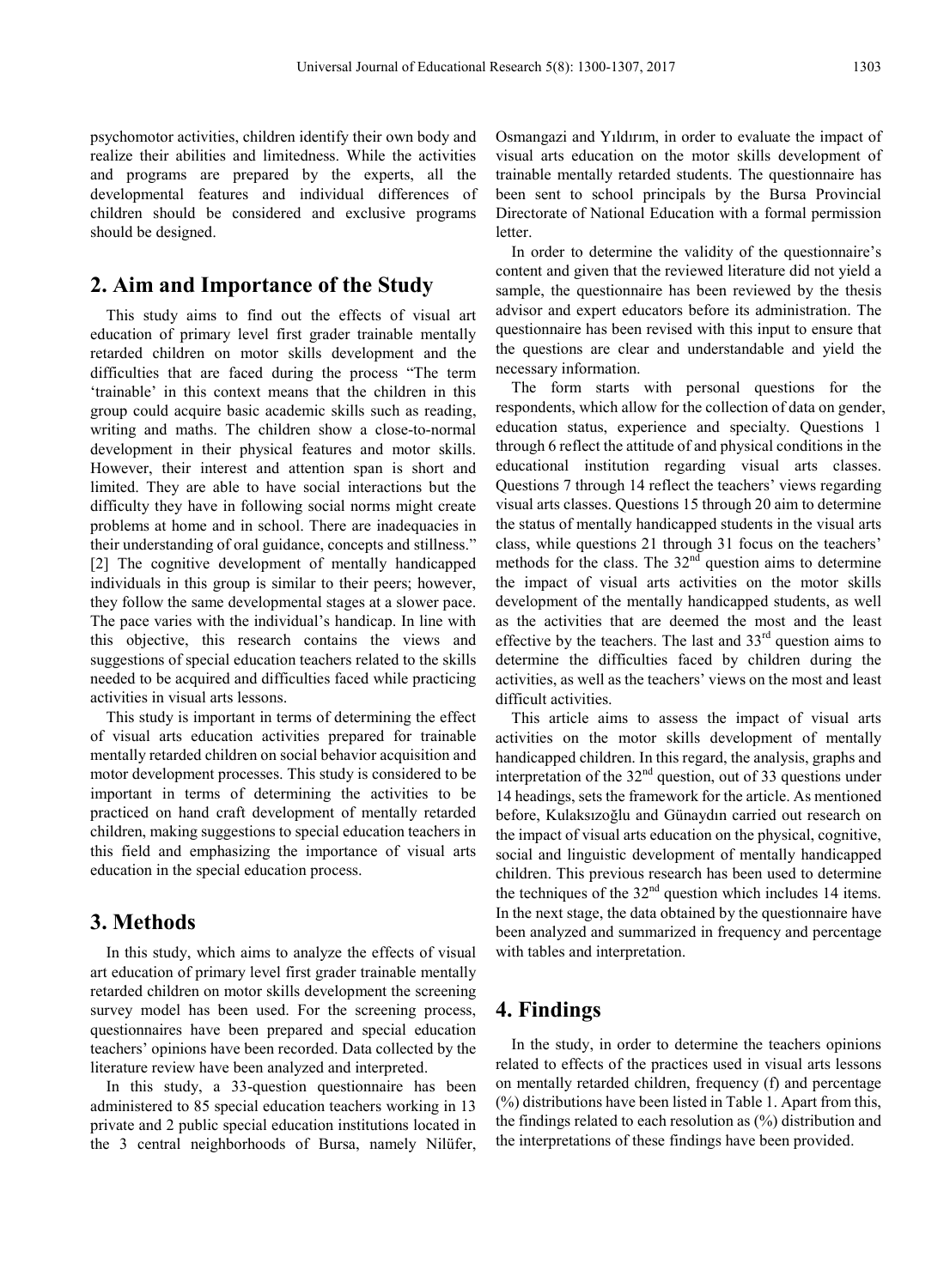| <b>Types of Artwork</b> |                          | High |      | <b>Middle</b> |               | Low                      |      | None           |               |
|-------------------------|--------------------------|------|------|---------------|---------------|--------------------------|------|----------------|---------------|
| N <sub>0</sub>          |                          | f    | $\%$ | f             | $\frac{0}{0}$ | f                        | $\%$ | F              | $\frac{0}{0}$ |
| -1                      | Paper works              | 50   | 59   | 35            | 41            | $\overline{\phantom{0}}$ | ۰    | $\overline{a}$ |               |
| 2                       | Drawings                 | 67   | 79   | 17            | 20            |                          |      | ٠              |               |
| 3                       | Colored large size works | 49   | 58   | 33            | 39            | 3                        | 3    |                |               |
| $\overline{4}$          | Colored small size works | 42   | 49   | 40            | 47            | 3                        | 4    | ۰              |               |
| 5                       | Print works              | 38   | 45   | 39            | 46            | $\overline{7}$           | 9    | ۰              |               |
| 6                       | Two dimensional works    | 37   | 44   | 41            | 48            | 7                        | 8    | ۰              |               |
| $\overline{7}$          | Three dimensional works  | 42   | 49   | 31            | 37            | 11                       | 13   | 1              |               |
| 8                       | Waste material works     | 44   | 52   | 32            | 38            | 9                        | 10   | ۰              |               |
| 9                       | Stained glass works      | 18   | 21   | 33            | 39            | 24                       | 28   | 10             | 12            |
| 10                      | Free works               | 50   | 59   | 28            | 33            | 7                        | 8    | ۰              |               |
| 11                      | Hand craft works         | 52   | 61   | 27            | 32            | 4                        | 5    | $\overline{c}$ | 2             |
| 12                      | Collage works            | 39   | 46   | 29            | 34            | 11                       | 13   | 6              | $\tau$        |
| 13                      | Stencil works            | 30   | 35   | 35            | 41            | 12                       | 14   | 8              | 10            |
| 14                      | Other                    |      |      |               |               |                          |      |                |               |

**Table 1.** Degree of influence; artistic practices on motor development of mentally retarded children (n=85)



**Graph 1.** Teachers whose answer is "high" for the influence degree of artistic practices on motor skills development

Analyzing the data in the table, it has been concluded that the most influential method among the types of art works in visual arts fields is the drawings with 79%. The most influential methods after the drawings in sequence are; handcraft works, paper works, free works and colored large size works. It has been concluded that stained glass works with 12% are considered as a non-influential method. The following methods are stencil works and collage works.

According to the data obtained from the questionnaire, most of the teachers participating in the research have agreed that practicing each topic in the visual arts education program makes a huge contribution to the motor skills

development processes of children.

Four percentage column graphs, which show the influence degrees of artistic practices on motor development, have been constructed for each of the answers (high, medium, low, none) given by the teachers to whom the question "At which level do you think these practices used in visual arts field influence the motor skills development ?" was asked.

It has been observed from Graph 1 that drawings are thought to be the most influential practice with 79% among the practices used in the visual arts field. The second most influential practice is the handcraft works with 61% and paper works and free works come third with 59%.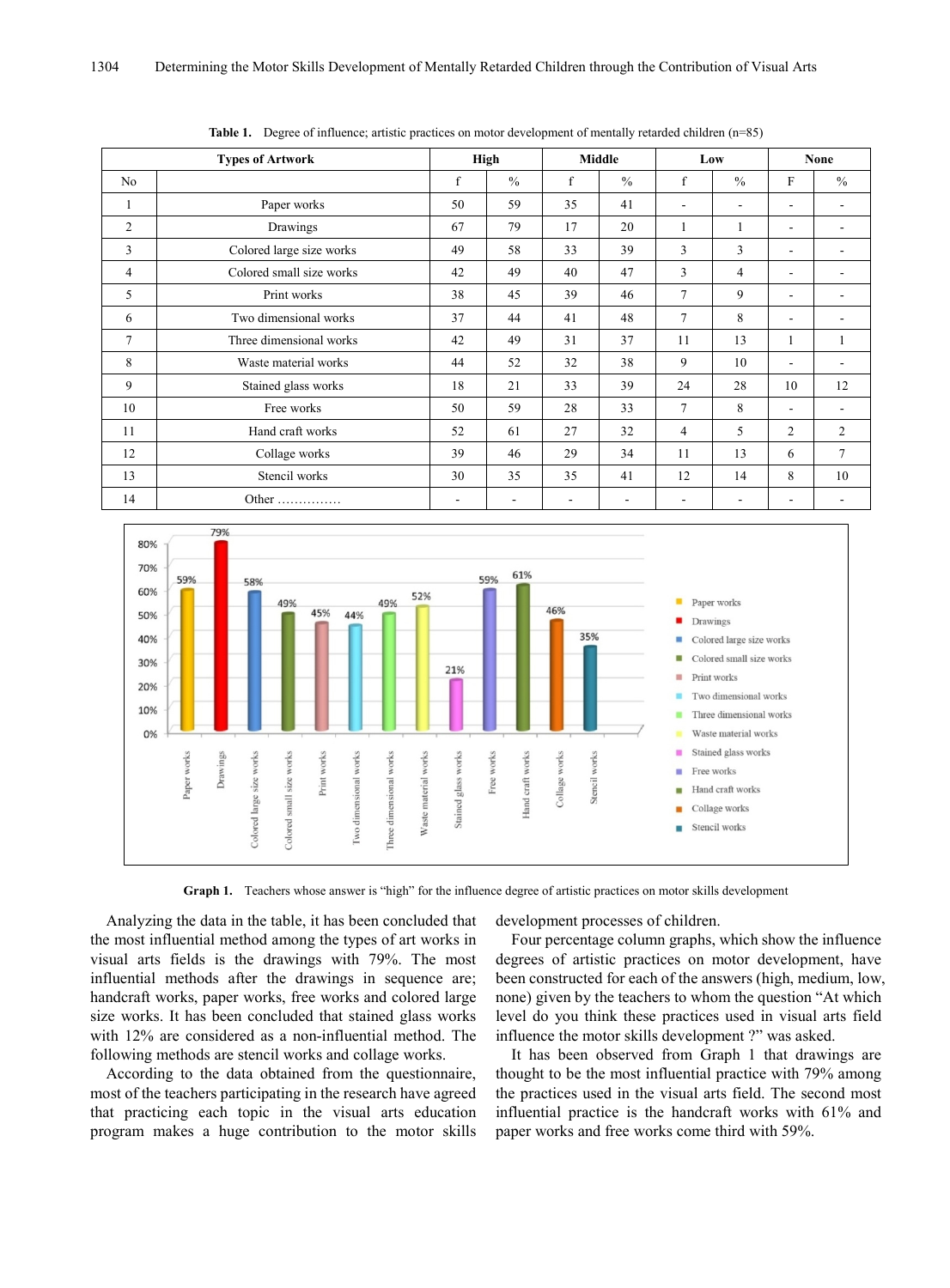

**Graph 2.** Teachers whose answer is "medium" for the influence degree of artistic practices on motor skills development







**Graph 4.** Teachers whose answer is "none" for the influence degree of artistic practices on motor skills development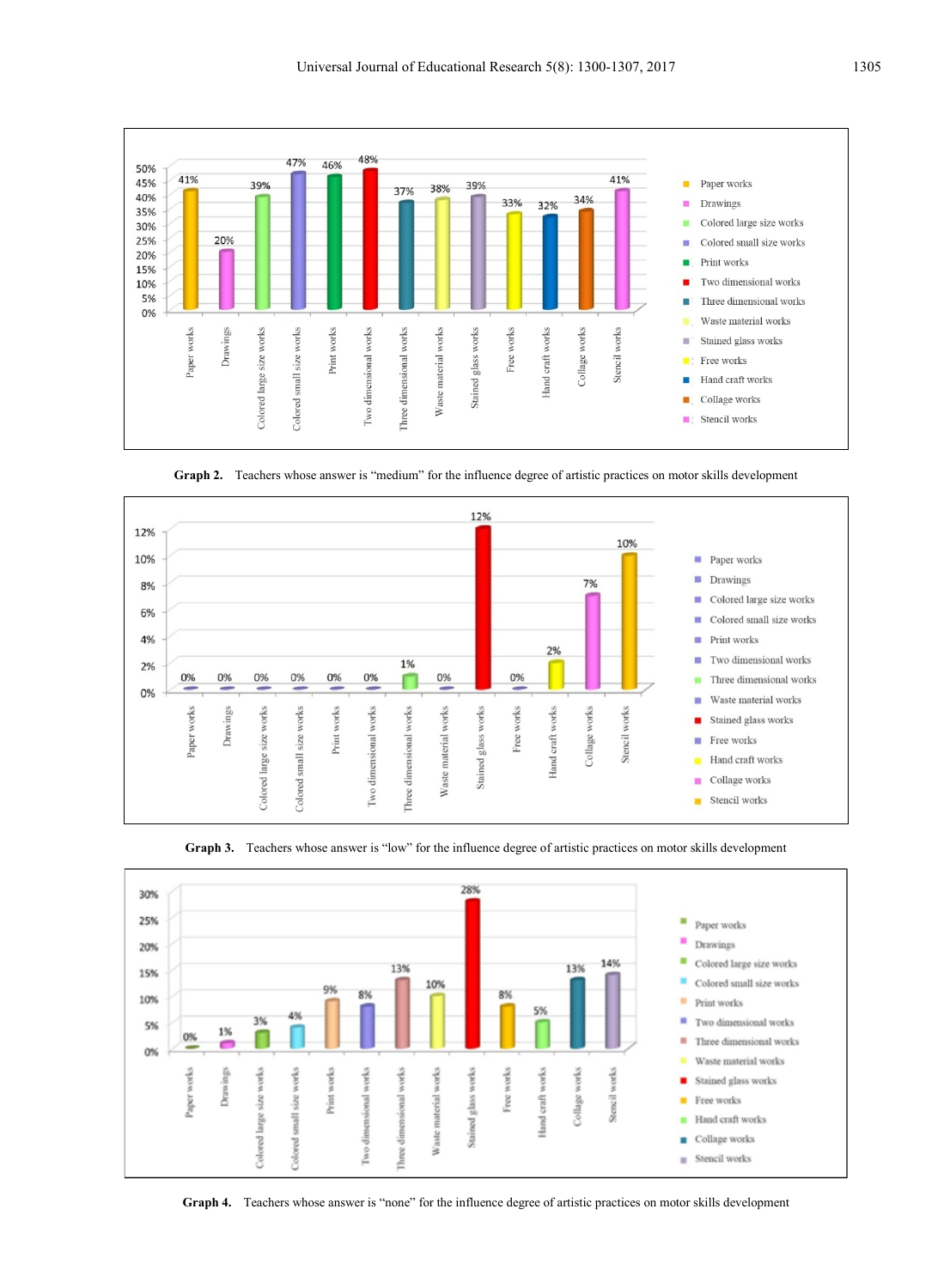It has been observed from Graphic 2 that two dimensional works are thought to be the medium influential practices with 48% among the practices used in the visual arts field. Colored small size works with 47% are the second and print works with 46% are the third on the list.

It has been observed from Graph 3 that stained glass works are thought to be the least influential practices with 28% among the practices used in the visual arts field. Stencil works with %14 are the second and three dimensional works and collage works with 13% are the third on the list.

It has been observed from Graph 4 that stained glass works are thought to have minimal to no influence on motor skills development with 12% among the practices used in the visual arts field. Other practices with minimal to no influence are stencil works with 10% and collage works with 7%. It was also observed that during the questionnaires the teachers asked for the definitions of stained glass work, stencil work and collage works did not have a lot of knowledge on the topics.

## **5. Conclusion and Suggestions**

In this part of the study, suggestions related to the findings obtained by the results of the findings gathered from the study will be presented.

In this study the findings obtained from the questionnaires, which are related to the influence degree of artistic practices in the visual art education program on motor skills development of mentally retarded children, directed to the special education teachers have been analyzed.

According to the findings obtained from the questionnaires, special education teachers have agreed that practicing each topic from visual art education syllabus makes a huge contribution to children's motor skills development. According to the results of the study, also presented as graphs, drawings are thought to be the most influential method among the practices used in visual arts. It has been concluded that the stain glass works is the non-influential practice. As stain glass Works require special materials and effort, it has not been preferred by the teachers. Teachers have a tendency to prefer the activities which are easy to practice and require easily-found materials. They usually avoid activities which require special research and are expensive to carry out.

During all these activities, mentally retarded children acquire many skills, such as eye contact, hand-eye coordination via using materials, simultaneous two-hand coordination, and learning to help and share, in addition to motor skills acquisition. Most of the special education teachers have agreed that using art education for the education of mentally retarded children has a positive effect on the motor skills development of the children. In order to develop the motor skills level of mentally retarded children, it is suggested that art education programs that contribute to the development of basic motor actions should be practiced. Field studies and program improvement studies need to be carried out. The importance of basic motor actions on children's developmental process needs to be recognized and a national art program needs to be developed.

Every segment of society should be informed about the importance of art education, which has positive effects on personal and motor skills developments of mentally retarded children. Exclusive programs should be prepared by considering different levels of understanding and developmental processes of each child. As in other schools, visual arts classes in special education institutions should be considered as a separate subject and adequate time needs to be devoted. Special education teachers should be informed about visual art education and workshops should be organized related to the field. Parents should be informed about the positive effects of visual art education on motor development and self-expression levels of children and the effects of an acquisition influences the personality development process on reaching the aimed social scale. Through the activities, which can be performed by inviting artists from various disciplines, alongside the periodical attendance of parents, it should be made possible for students to get socialized and to become informed with the works of these people. With those activities which will provoke the children's interest, it could be possible to make the children more attentive and productive in their artistic practices.

# **REFERENCES**

- [1] Ataman, Ayşegül, etc, (1997), Eğitim Bilimine Giriş, Editor Leyla Küçükahmet, Edition of Gazi Publishing House, 1th Press, 1997;178. Turkish.
- [2] Çağlar, Selda, Uluslararası Hukuk ve Türk Hukuk Sisteminde Engellilerin Eğitim Hakkı ve Devlet Yükümlülükleri, Marmara University Institute of Social Sciences, Department of Public Law, (Unpublished Phd Thesis), İstanbul, 2009;70. Turkish.
- [3] Eripek, Süleyman, Zihinsel Engelli Çocuklar, Anadolu University Publications, No: 900, Education Faculty Publishings, No: 41, Anadolu University Press, Eskişehir, 1996;134. Turkish
- [4] Gel, Yücel Gökaydın, Nevide İşpiroğlu, Zehra, (1994), Çağdaş Eğitimde Sanat, Association for Supporting Contemporary Life Publications -9, Demet Publishing House, İstanbul, 1994;42. Turkish.
- [5] Gökçe, Fikret, Ankara Üniversitesi 5, Mitat Enç Özel Eğitim Günleri, Confederation of Disabled Publications of Turkey-4, Ankara. 1997; 9. Turkish
- [6] Günaydın, Selda, Sanat Eğitimi Kapsamında Resim-İş Eğitiminin Çocuk Esirgeme Kurumlarındaki Çocukların Gelişim Sürecine Katkıları (Unpublished Phd Thesis), Samsun, 2006; 47-48:50:58. Turkish
- [7] Kırcaali İftar, Gönül, etc., Zihin Engelliler ve Eğitimleri,ed. Bülbin Sucuoğlu, Kök Publishing House, Ankara, 2009;169. Turkish